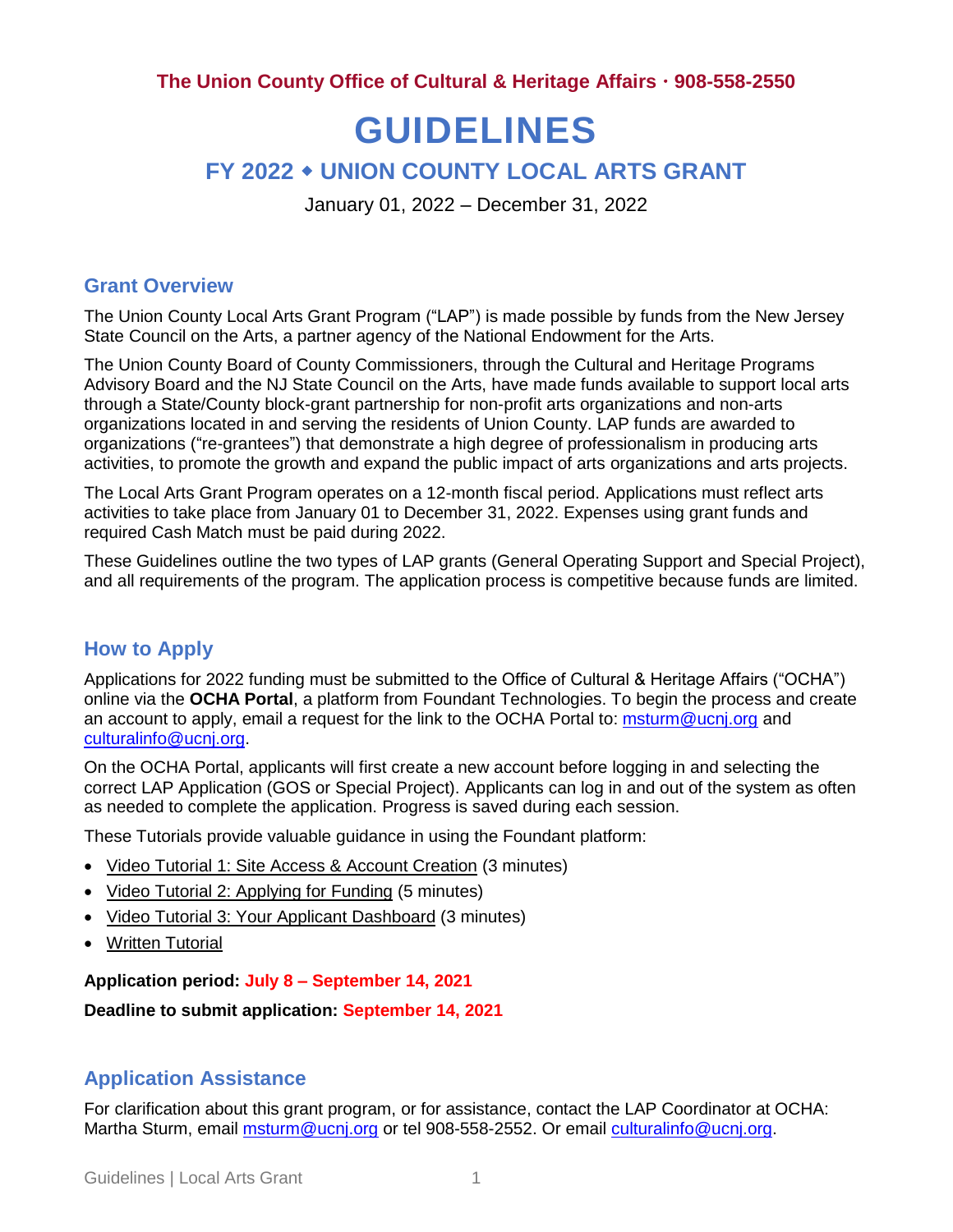## **Major Goals of LAP**

LAP provides funds for arts programs in Union County to further these goals:

- create public recognition of the value of the arts
- strengthen local arts organizations, artistically and administratively
- foster and reward artistic excellence
- increase the availability of quality arts experiences to the general public
- increase accessibility to the arts through compliance with ADA (Americans with Disabilities Act)
- broaden, deepen and diversify participation in the arts
- foster collaborations and partnership-building
- promote expanded public and private support of local arts activities

Applicants are encouraged to address any of these Special Areas of Interest:

- highlight the excellence of New Jersey artists and/or contemporary artists
- incorporate diverse programming and artists
- demonstrate effort to reach a diverse audience and/or underserved communities
- present programs that appeal to families
- promote high-quality, lifelong arts education

## **Eligibility Requirements**

Applications are accepted from eligible organizations having the desire to provide the Union County public with a high-quality arts program or an arts project.

- **Arts organizations** may apply for General Operating Support (GOS) or a Special Project (SP).
- **Non-arts organizations** may apply to fund a specific arts project (Special Project).

Local Arts Grants will be awarded to **non-profit organizations** meeting\* the following requirements:

- Is Union County-based; activities take place in Union County and benefit Union County residents
- Organization is incorporated in the State of New Jersey for a minimum of two years
- Has IRS tax-exempt status in accordance with Sections  $501(c)3$  or  $501(c)4$  or pending same

*\*Organizations not meeting the three criteria may apply as the Special Project of an "umbrella organization" for one year only.*

Local Arts Grants may also be awarded to **libraries, schools, and units of government** for a specific Arts project.

*Grantees under this program must comply with Labor Standards under Section 5(1) of the National Foundation of Arts and Humanities Act of 1965; the Civil Rights Act of 1964; Title IX of the Education and Amendments of 1972, Section 504 of the Rehabilitation Act of 1973; and the Americans with Disabilities Act of 1990 (which addresses accessibility issues); and may not discriminate on the basis of race, color, religion, national origin, sexual preference or disability.* 

## **Categories of Support**

Eligible organizations may apply for funding in one of two categories:

#### **GENERAL OPERATING SUPPORT (GOS)**

This category is exclusively for arts organizations. Requests cannot exceed **25%** of the organization's total annual operating budget. This grant is not project-specific. Applicants should present the full range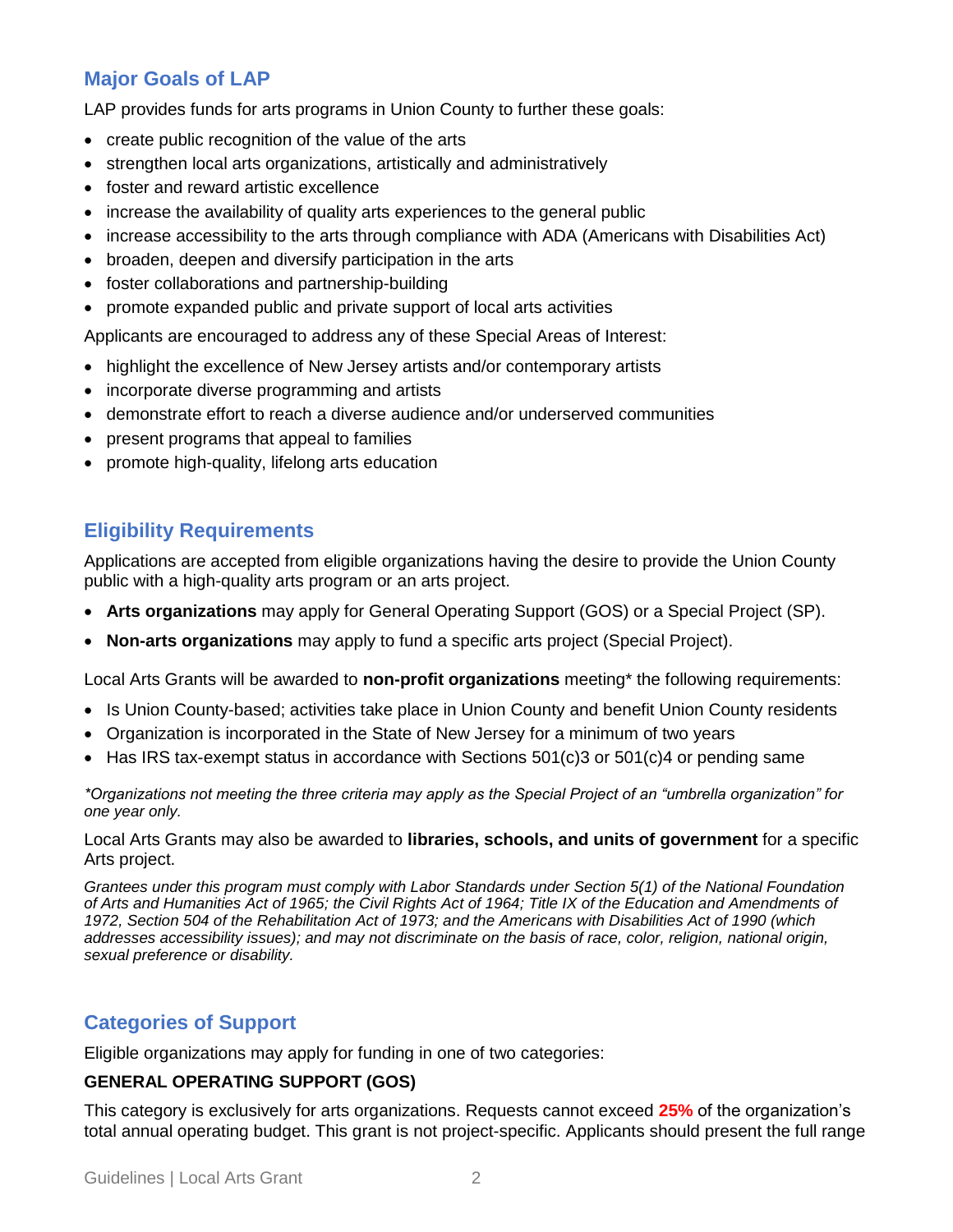of their organization's operations and must demonstrate high standards of artistry and management.

## **SPECIAL PROJECT (SP)**

This category is open to both arts and non-arts organizations, to fund an arts project or arts series.

For arts organizations only, a Special Project may also be a Technical Assistance project — a one-time consultancy by qualified professional(s) to strengthen the administration of an arts organization or the quality of programs presented to the public. Organization must demonstrate a genuine need for assistance in one of these areas: administration, marketing, long-range planning, ADA services, or artistic development. Consultant's proposal must be uploaded with application.

Examples of Special Projects:

- Series of performances or films
- Programs for youth, senior citizens, or people with disabilities
- Poetry readings by New Jersey poets
- Culturally specific work attracting traditional and/or new audiences
- Enhanced costuming, orchestration, choreography or marketing
- Board development
- Strategic planning
- ADA assistive services (Americans with Disabilities Act)
- Technical Assistance *(see above)*

## Arts education

## **Levels of Support**

Minimum request: \$1,000

General Operating Support - Maximum request: \$8,000 \*

*\*For GOS, requested amount cannot exceed 25% of an organization's total annual operating budget.*

Special Project - Maximum request: \$5,000

#### Restrictions:

Applicant organization cannot be funded in the same fiscal year by both the Union County Local Arts Program AND directly by the New Jersey State Council on the Arts.

If organization also applies for 2022 funding from the Union County HEART Grant Program or the Union County History Grant Program, your Local Arts Program grant application must request funding for a project/program that is separate and different from that HEART (or History) grant application. If uncertain which program to apply to, applicant should contact OCHA to discuss options.

## **New for FY2022**

- All applications must be entered online. Hard copies are not required and will not be accepted.
- **Maximum Amount:** The maximum amount an applicant can request has increased to \$8,000 for GOS. The maximum amount a Special Project applicant can request remains \$5,000.
- **Cash Match:** To address the ongoing challenges of recovery from the pandemic, the required Cash Match for both GOS and Special Project grants for 2022 is 50% of the grant award. *(Regrantees must spend and document 1.5x the grant amount.)*
- **In-Kind Donations for Special Projects:** In-Kind donations will be tracked and reported, but will be separate from (not associated with) Matching funds. Cash Match expended on the Project must total 50% of grant amount or more.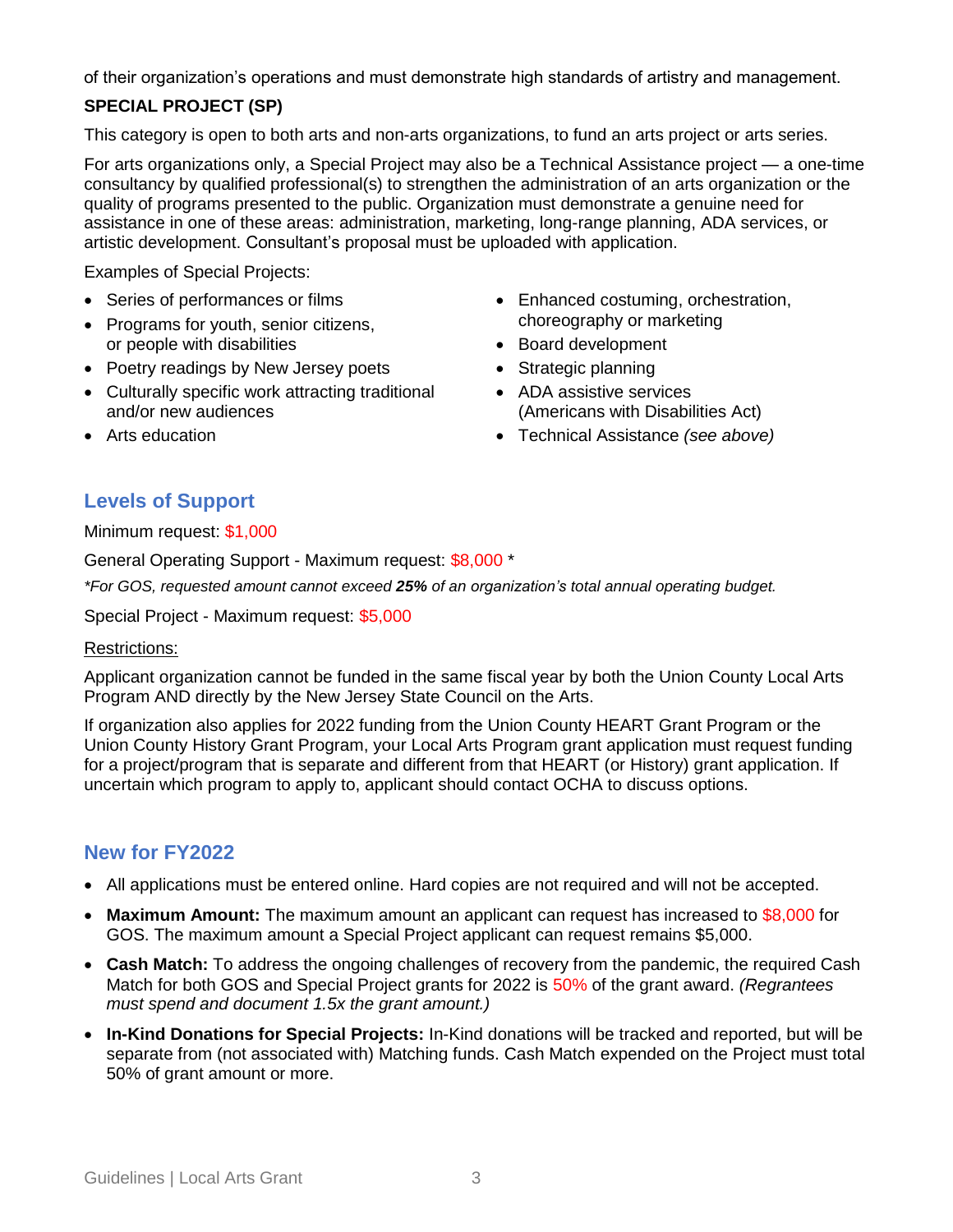## **Artistic Disciplines**

- Music
- Dance
- Theatre
- Opera / Musical Theatre
- Visual Art
- Design Arts
- Crafts
- Photography
- Media Arts / Film
- Literature
- Folklife / Traditional Arts
- Multidisciplinary (more than two of above)

## **Eligible & Ineligible Use of LAP Funds**

#### **GENERAL OPERATING SUPPORT (GOS)**

#### **ELIGIBLE Use of Funds**

This grant is for arts organizations only, and is not project-specific. Budget expenditures may include, but are not limited to:

- Staff salaries
- Consultants
- Professional development
- Internet, phone or other utilities
- Printing and postage
- Marketing, publicity and advertising
- Fundraising and development
- Leased equipment
- Assistive services or equipment (ADA)
- Insurance and audit expenses
- Domestic travel and transportation

## **INELIGIBLE Use of Funds (GOS)**

LAP funds **cannot** be used for:

- Capital improvements or capital equipment purchases
- Hospitality / refreshments\* *\*However these expenses can be used to fulfill Cash Match requirement.*
- Previous program deficits
- Fellowships, endowments or scholarships
- Foreign travel

## **SPECIAL PROJECT (SP)**

#### **ELIGIBLE Use of Funds**

This grant is project-specific, for either arts organizations or non-arts organizations producing an Arts Project. Grant funds and 50% Cash Match (funds from other sources) must be spent on goods and services specifically for the Project, including:

- Fees for outside professional artists
- Fees for other outside Professionals
- Printing
- Postage
- Insurance
- **•** Utilities
- Materials or supplies
- Rented space or equipment
- Maintenance costs
- Marketing, publicity and advertising

#### **INELIGIBLE Use of Funds (SP)**

LAP funds **cannot** be used for:

- Normal staff salaries (also, salary expenses do not fulfill Cash Match)
- Projects that serve as a fundraiser
- Capital improvements or capital equipment purchases
- Hospitality / refreshments\* *\*However these expenses can be used to fulfill Cash Match requirement.*
- Previous program deficits
- Fellowships, endowments or scholarships
- Foreign travel
- Projects by religious institutions that do not actively seek a wide general audience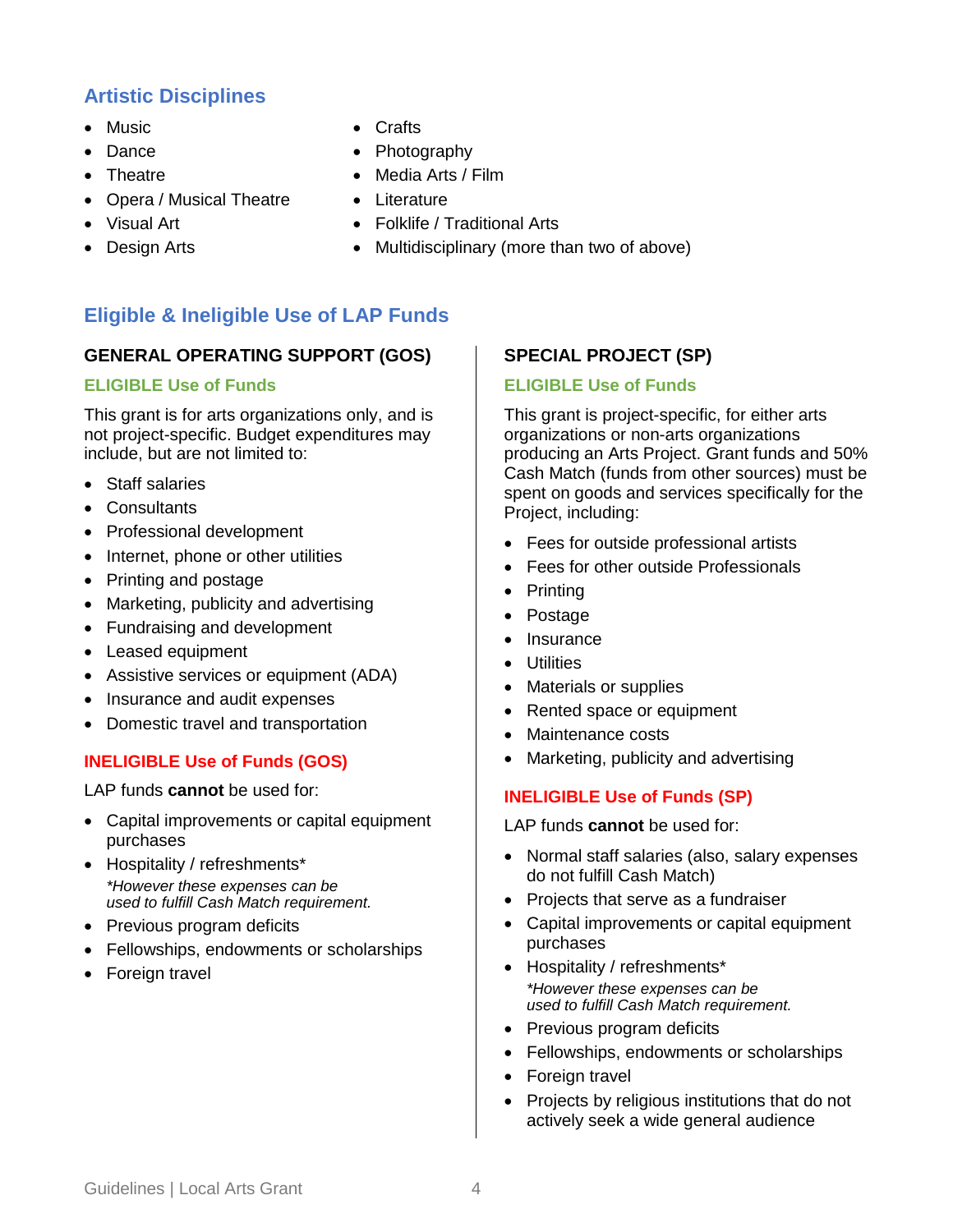## **Funding & Cash Match Requirement**

Organizations funded by LAP are required to spend the money awarded, and to fulfill a **50% Cash Match:** spending funds derived from other sources that total at least additional 50% of the grant award (50 cents on each grant dollar). Grant and Cash Match must be expended during 2022 and properly documented. Therefore the total documented expenses for 2022 must be 1.5 x the grant, or more.

*For Special Projects, all documented expenses including Cash Match must be spent specifically on the Project. Determine the costs of a project prior to requesting grant funds. The total cost of a Project often exceeds 1.5 times the grant amount. It is okay to over-match, exceeding the required 50%.* 

## **Deadlines & Schedule for Application Process**

- Jul 08 Portal opens to applicants
- Sep 14 Application deadline portal closes at 11:45 pm
- Sep-Oct Evaluation by Professional Panel
- Nov OCHA Advisory Board approves funding decisions and awards
- Dec Applicants notified of funding decisions and award amounts

## **Application Components**

The application must be completed online using the Foundant Technologies platform. Applicants may log on and off as often as needed. Work is saved during each online session.

Once submitted, the application cannot be changed.

The Application consists of these sections:

- Introduction & Eligibility
- Application Summary
- Organizational Background
- Arts Program/Project Management & Details
- Financial Plan
- Publicity & Marketing
- Accessibility & ADA
- Authorization & Certification

Certain support materials must be **uploaded**. For example, applicants may upload Word or Excel files, or scanned documents. Ensure that scanned documents are fully legible. File-size limits apply. In some cases, applicant can opt to either enter text OR upload a document. In some cases, applicant may combine entering text AND uploading a document.

Support materials include documentation of tax-exempt status, resumes, budgets, publicity samples, and examples of the arts program (such as photos or links to performances). Materials representing the arts program should document artistic quality, and should not be more than two (2) years old.

**Special Project applicants** must complete and upload the OCHA Special Project Budget Form (choice of PDF or Excel). Operating expenses, such as printing and supplies, should only reflect costs spent on the Project. Maintenance costs are usually in-kind, unless specifically charged to the Project. Income and expenses should match, producing a balanced budget. If not, explain any differences.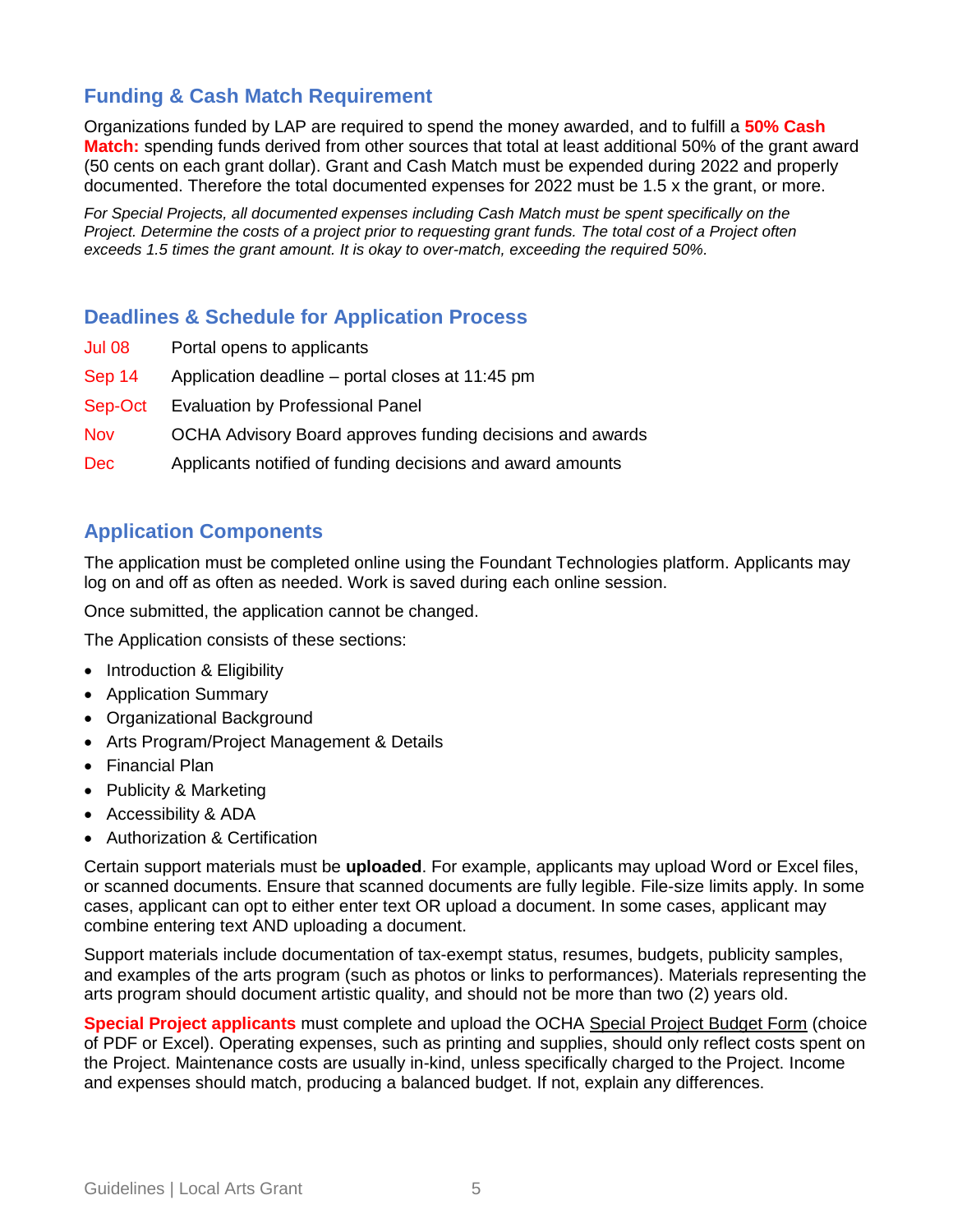Overall, applicants should demonstrate:

**Artistic Excellence** – Demonstrate specifically what the arts organization does and/or what the artists being hired do, reflecting professionalism.

**Administrative Capacity** – Answer all questions thoroughly and succinctly. Furnish all materials requested, and submit accurately calculated budget(s). Proofread before submitting.

**Community Outreach & Participation** – Demonstrate outreach to specific populations.

## **Review Process & Evaluation Criteria**

Each application will be carefully read, evaluated and discussed by an independent Panel of Arts Professionals. Evaluations are based on these criteria:

#### **Artistic Merit**

- Quality of program and artists, demonstrated by support material and resumes
- Activities that further applicant's artistic goals and objectives
- Programming that enhances or stretches participants' artistic potential

#### **Administrative Ability**

- Strong management and a realistic plan for executing project
- Demonstrates ability to deliver program effectively
- Promotes greater public awareness of the importance and value of the arts
- Demonstrates effective marketing/PR plan with tactics to promote activities widely
- Quality of evaluation tools shown

#### **Public Participation - Accessibility & ADA**

- Demonstrates efforts to involve people of diverse ethnicities
- In compliance with ADA, or making substantial progress and effort to make programming accessible in accordance with ADA
- Demonstrates commitment to inclusion and accessibility
- Collaborates with other group(s) to expand impact

#### **Financial Management**

- Demonstrates fiscal responsibility
- Realistic budget
- Shows diverse funding sources

#### **Overall Impression**

- Overall impression of grant application and program in totality
- Significant strengths or weaknesses

#### **Evaluations will also consider whether application addresses any Special Area of Interest:**

- Program highlights New Jersey artists and/or contemporary artists
- Incorporates diverse programming and artists
- Program appeals to families
- Efforts to reach diverse and/or underserved communities
- Promotes high-quality, lifelong arts education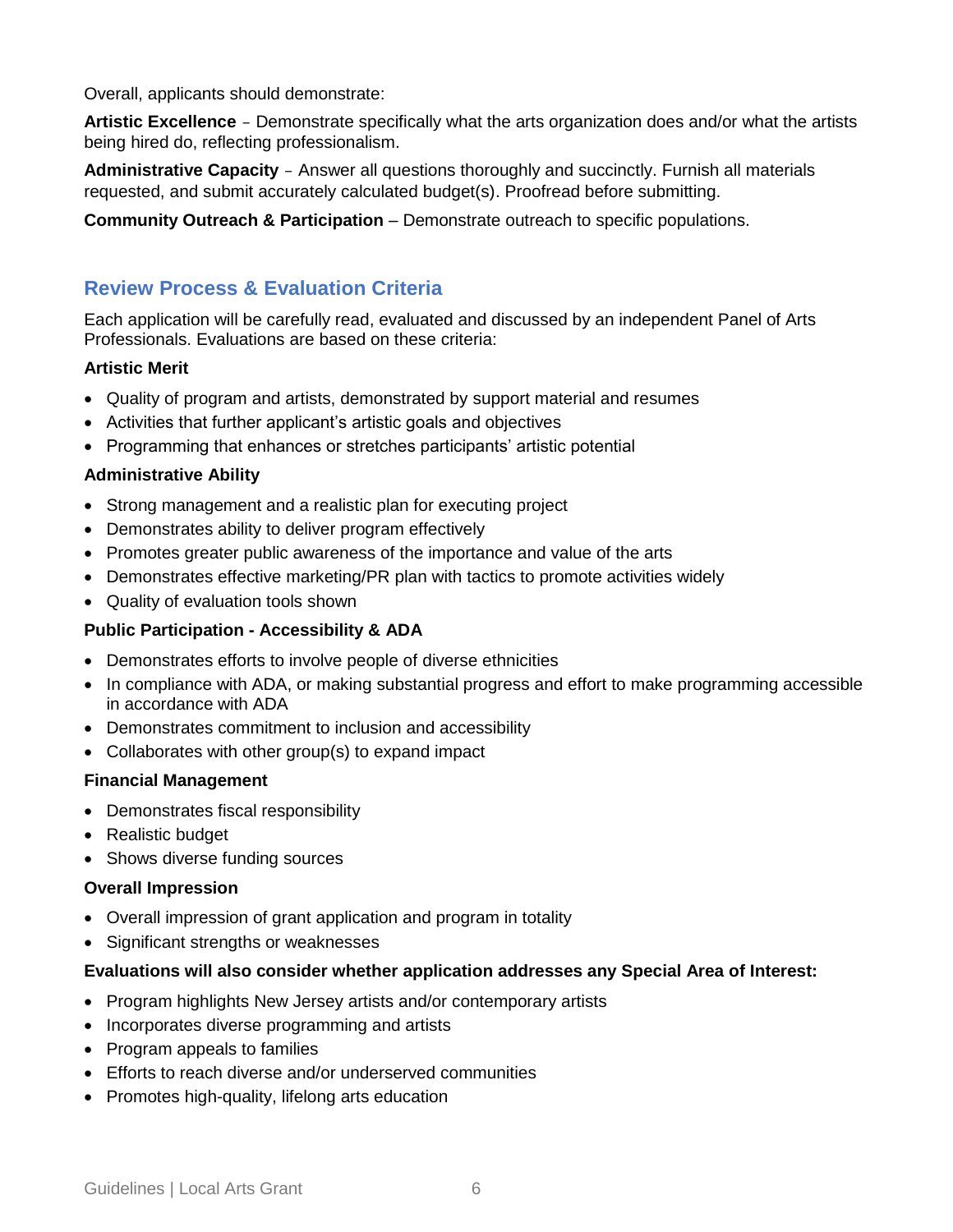## **Funding Decisions & Notification**

After Evaluations are closed and award decisions are reached, the OCHA Advisory Board convenes. Final decisions and grant awards must be approved by the OCHA Advisory Board. Specific grant award amounts are based on several factors: the total funds granted to Union County by the state of NJ, the number of applicants, and the Panel's Evaluations. Prior-year reporting and compliance can affect decisions and awards for applicants previously funded.

In December 2021, applicants will be notified of the funding decision and specific award amount for 2022, if funded.

#### **Appeals Process**

Appeals to the LAP decision will be entertained only if an applicant is not funded and can specifically demonstrate that the application was misinterpreted or misunderstood during the evaluation process. An appeal must be made only on the basis of the information contained in the initial application. The specific amount of an award is not grounds for an appeal.

Applicants may submit a written appeal up to 30 days after notification of the OCHA decision. Such an appeal should be initiated by email to [culturalinfo@ucnj.org](mailto:culturalinfo@ucnj.org) as well as a hard copy letter sent by US mail to: Office Administrator, Union County Office of Cultural & Heritage Affairs, 633 Pearl St., Elizabeth, NJ 07202.

OCHA staff will clarify the appeals procedure for any applicant requiring further information.

#### **Grant Payments**

An organization awarded an LAP grant is a "re-grantee," since funds are granted to Union County, then re-granted to organizations. Funds are paid to re-grantees in two installments:

- **Initial payment (75%)** is paid after the LAP contract is signed and executed, and state funds for 2022 have been allocated by Union County.
- **Final payment (25%)** is paid after the re-grantee's Final Report is submitted, reviewed and approved by OCHA and confirmed in good standing.

The Final payment *reimburses* funds already expended and documented in the Final Report, which should show that the project was completed in good form, and must document that grant funds and cash match were spent during 2022 on eligible expenses.

## **Reporting**

At grant-funded events, re-grantee shall record attendance and demographics for the purpose of reporting. Taking photos and compiling publicity materials regularly will facilitate eventual reporting.

Reports will be submitted online using the Foundant Technologies platform, via the OCHA Portal.

**An Interim Report** will be due by July 14, 2022.

**A Final Report** will be due by December 14, 2022. Final Report must include all required materials, including documented expenses.

**Qualifying forms of documented expenses:** paid itemized receipts, cancelled checks, or Accounting / bookkeeping output (such as QuickBooks ledger or bank statement). Expenses should be categorized and itemized clearly, according to the organization's budget for the grant. The purpose of expenses submitted must be clearly indicated.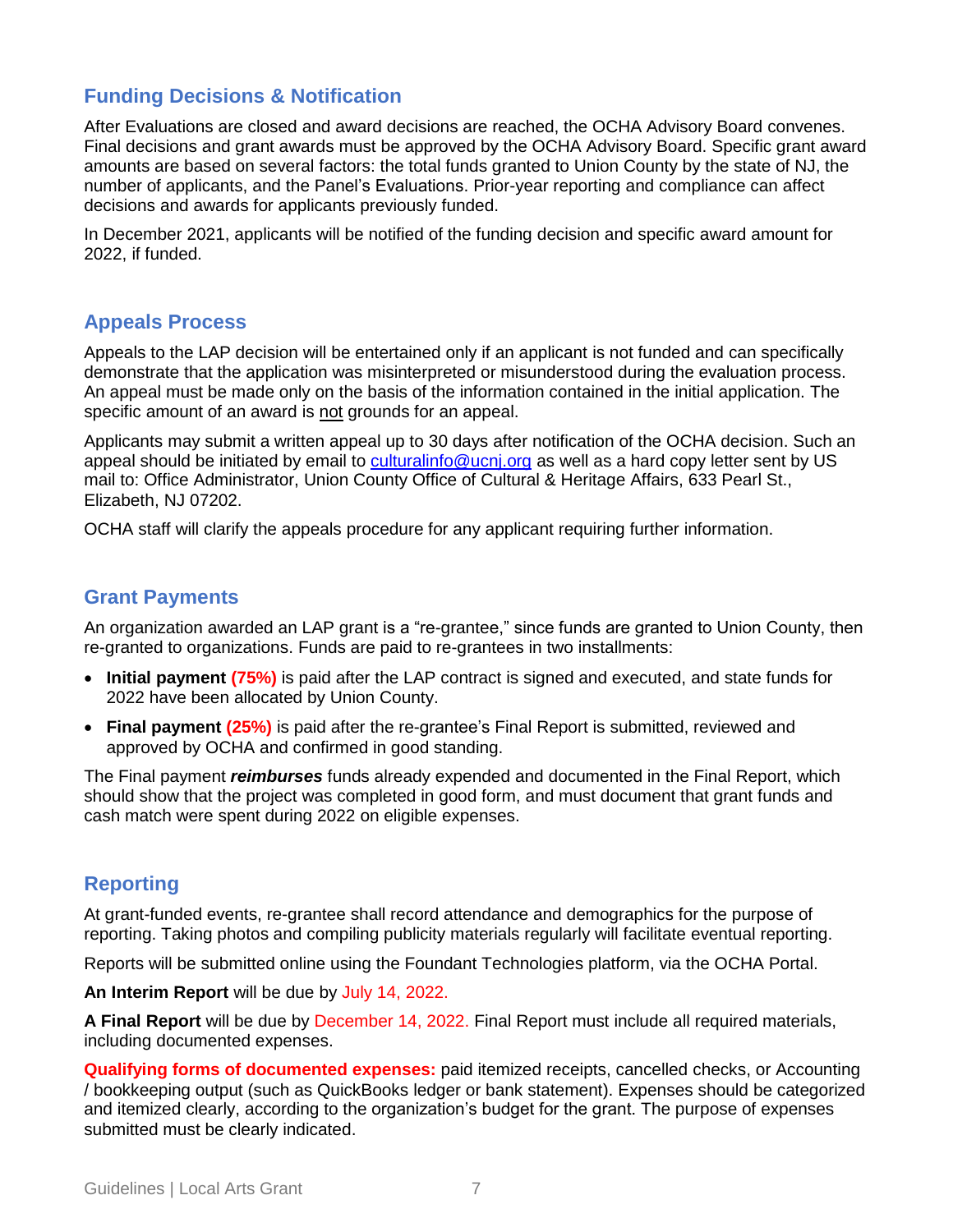Re-grantees should record all **In-Kind donations** (defined as any donated goods or services, including volunteers' time). The Final Report requires assigning all In-Kind donations a fair-cash value.

Non-compliance with terms of the grant may affect current or future funding.

## **ADA**

The Americans with Disabilities Act (ADA), Section 504 (Federal law), requires that **all public programs and services be made accessible to all people,** regardless of an individual's physical or developmental disability. ADA applies to all providers of public programs, whether an organization applying owns the site of programming, rents it, or uses donated space.

Full participation in your project by people with disabilities is facilitated by physical accessibility (such as wheelchair-accessible venues and restrooms); by program accessibility (such as following guidelines for accessible design, or using large type, audio devices, or a sign-language interpreter); and by training staff to implement policies and practices.

Organizations are strongly encouraged to send at least one Board Member to attend an ADA workshop annually. To learn about ADA, visit the Cultural Access Network Project at [www.njtheatrealliance.org](http://www.njtheatrealliance.org/) (click "Accessibility" for numerous resources), and/or call the NJ Theatre Alliance at 973-731-6582.

To consult about **outreach** to people in Union County with disabilities, call the Union County Office for Persons with Disabilities & Special Needs at 908-527-4781.

## **Other Requirements for Grant Recipients**

#### **Workshop Attendance**

During each year funded, grant recipients are expected to attend at least one Technical Assistance Workshop hosted by OCHA. Any Board member or multiple people can attend. To fulfill this requirement, organization members may attend a *comparable* professional development event or workshop that suits the re-grantee's specific needs.

#### **Funding Credit**

Grant-funded projects, events or performances must display or include the LAP funding credit on all publicity, whether print, web or broadcast, using the following language:

#### **Made possible by funds from the Union County Office of Cultural and Heritage Affairs, a partner of the New Jersey State Council on the Arts.**

Displaying the NJ State Council on the Arts logo is optional (a sample follows). The logo may not be displayed alone without the funding credit. The logo will be furnished by OCHA on request, or regrantees may download the logo from the [State Council website.](https://www.nj.gov/state/njsca/dos_njsca_grants-manage.html#graphics)



Made possible by funds from the Union County<br>Office of Cultural & Heritage Affairs, a partner of the New Jersey State Council on the Arts.

#### **Programs & Evaluation**

In advance of public programs funded by LAP, the re-grantee shall furnish OCHA with event information, using the OCHA web form [for Event Submission.](https://ucnj.org/parks-recreation/cultural-heritage-affairs/cultural-events-calendar-submission-form/)

Once per year, a re-grantee shall furnish OCHA with two complimentary tickets (or announcement of a